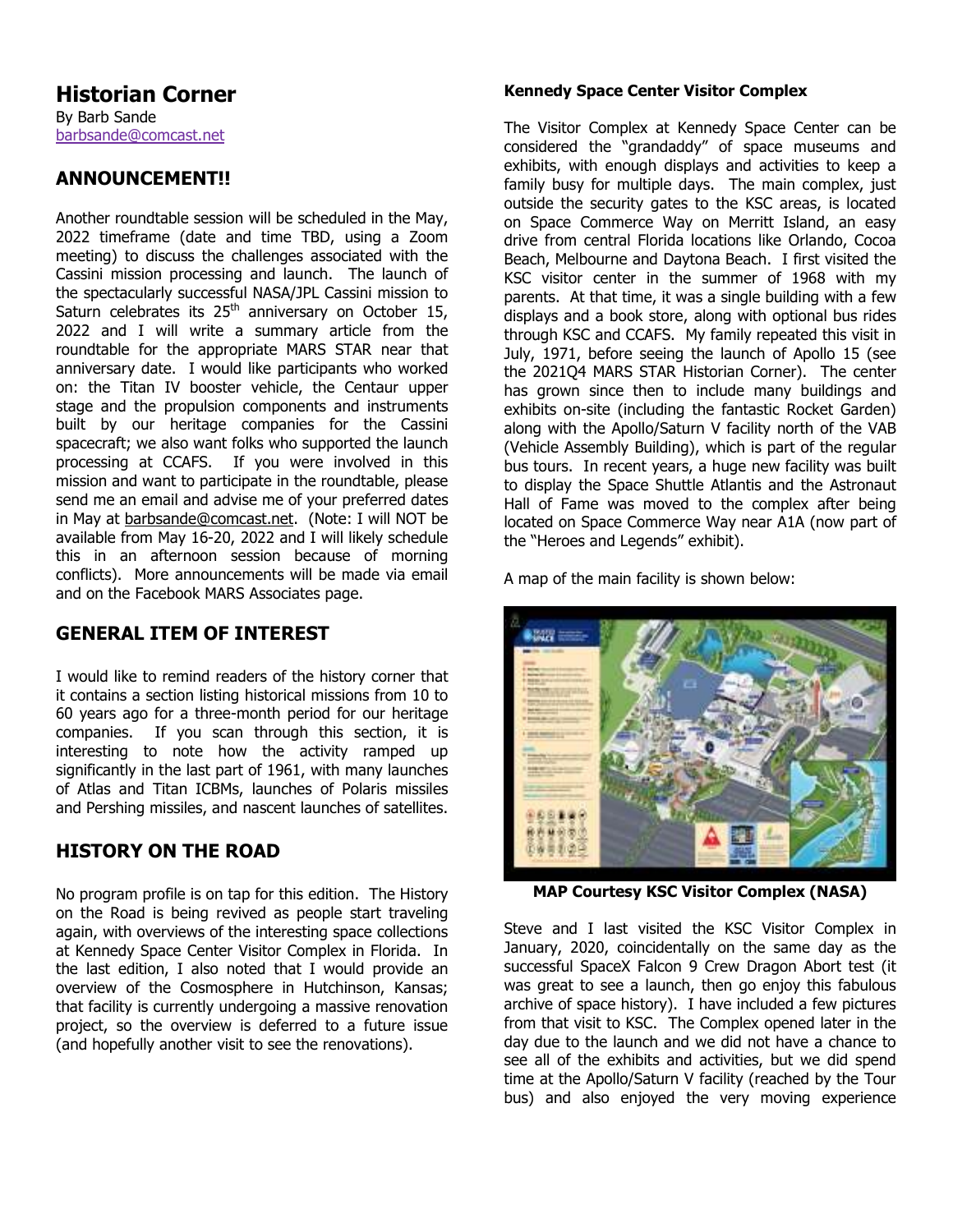viewing the Space Shuttle Atlantis; those two exhibits are discussed at length in this article.

The current (as of 12/2021) one-day admission at the KSC Visitor Complex is \$57 for adults (age 12+) and \$47 for a child (ages 3-11). Parking is \$10 per car (more for larger vehicles and RVs); there are no public transportation options for getting to the Visitor Complex. This admission includes the following attractions:

- 1) Heroes and Legends, featuring the U.S. Astronaut Hall of Fame
- 2) Apollo/Saturn V center (reservations required for complimentary bus transportation)
- 3) Astronaut Encounter presentations
- 4) Planet Play (indoor play space for children, with an adjacent wine and beer garden for the parents!)
- 5) Space Shuttle Atlantis with the Shuttle Launch **Experience**
- 6) NASA Now (includes a tribute to the Heroes of Mission Control)
- 7) Rocket Garden (check out the heritage Titan, Atlas and Delta vehicles, along with the Saturn IB!)
- 8) Journey to Mars: Explorers Wanted
- 9) 3D Space Films in the IMAX theater
- 10) Character appearances

There are several restaurants and gift shops on the premises and you can actually buy authentic SpaceX merchandise in one of the stores!

Since the COVD-19 pandemic started, the full KSC bus tour and special bus tours to the Cape Canaveral Space Force Station side of the Cape have been suspended, although the buses to/from the Apollo/Saturn V Center have been reinstated (reservation required). There are also special experiences that are not included in the general admission, including Chat with an Astronaut and Astronaut Training Experiences.

### **Apollo/Saturn V Center**

As noted previously, the Apollo/Saturn V Center is a separate facility located north of the VAB on KSC grounds and is only accessible by the tour buses since it is in a restricted area. I know this for a fact, because I tried to visit the Center after it opened in 1996 when I was at the Cape supporting a Titan mission and they turned me away. I ended up doing the tour the morning of the day we launched the TIVB/Centaur Cassini mission (October 15, 1997) on my way to the airport, just so I could see this facility; I admit to being emotionally overwrought witnessing the Apollo 8 launch re-creation and walking under the restored Saturn V (I

attribute *most* of this reaction to being up all night the night before and the triumph of the successful Titan/Centaur Cassini launch!).

In the early 1990s, the Smithsonian Institute undertook a massive restoration project costing nearly \$100 million of the Saturn V flight article that was displayed for years outside the VAB. This restoration included a complete pedigree trace and review of the components installed on that flight article (which included stages from cancelled missions Apollo 18 and 19). Simultaneously, a 100,000 square foot facility was built to house this restored vehicle and provide many other displays of artifacts from the Apollo era. Before entering the main facility, visitors are treated to a re-creation of the Apollo 8 launch, as I noted above. The firing room has consoles from the launch operations center and the countdown is done in an authentic way. The room shakes with the noise and shock waves from the five F1 engines.



**Firing Room and Apollo 8 Countdown**  (Photo Copyright Steve and Barb Sande)



(Photo Copyright Steve and Barb Sande)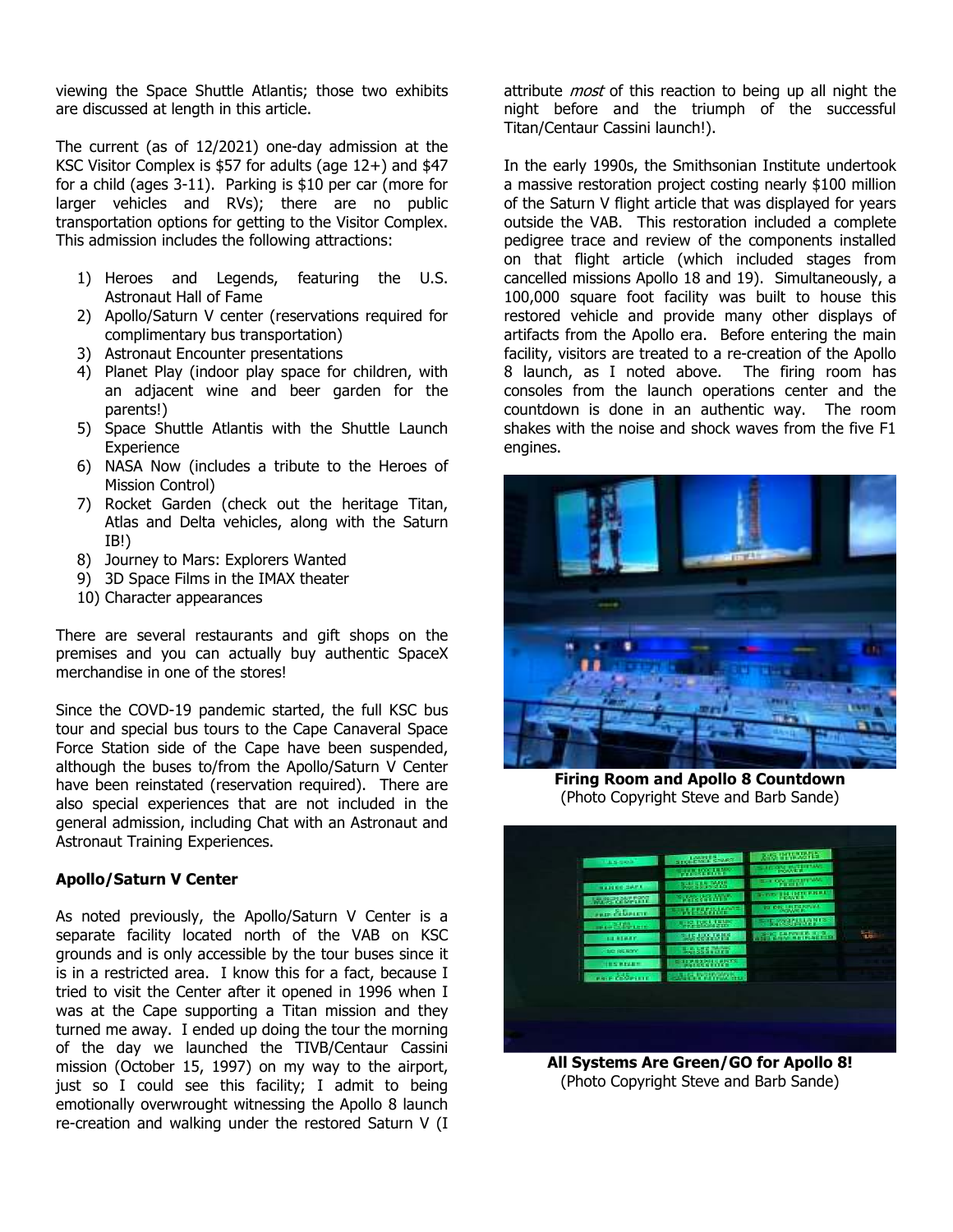Visitors are then escorted through double doors to stand directly underneath the F1 engines at the aft end of Stage I; shock and awe are appropriate terms! Each one of these Rocketdyne engines was capable of over 1.5 million pounds of thrust, still the most powerful single combustion chamber liquid-propellant engines ever developed.



**Five Stage I F1 Engines on Restored Saturn V**  (Photo Copyright Steve and Barb Sande)

The 363-foot-tall Saturn V fills the space in this building and the stages are separated so that the engines on all stages can be seen. Along the sides are other displays, including the Command Module from the Apollo 14 mission (Kitty Hawk), an unused Lunar Module (LM-9), and an unused Command Service Module (CSM-119). The large artifacts are surrounded by interactive displays and support equipment, including a replica of the lunar rover. Another theater shows a simulation of the Apollo 11 lunar landing. A new exhibit, Ad Astra per Aspera (To the Stars with Difficulty), opened in 2017 to honor the fallen astronauts of Apollo 1; we missed seeing this when we visited the Apollo/Saturn Center in 2020.

The Apollo/Saturn V Center has a gift shop, cafeteriastyle restaurant and visitors can go outside to the Moon Tree Garden and an adjacent viewing stand (Banana Creek Launch Viewing Area) that is used for preregistered visitors wanting to view current SpaceX, ULA and soon-to-come Artemis launches. If you are in the vicinity, check the launch schedules and register early with the KSC visitor center. A link is provided at the end of the article. A scenic viewpoint at the waterside also allows for great photos of the Vehicle Assembly Building (VAB). The buses, now that they are running again, return visitors to the main visitor complex at regular intervals.



**View looking down the Saturn V; Mission Patches at Right (Apollo/Saturn Center)**  (Photo Copyright Steve and Barb Sande)



**View of the VAB Outside Apollo/Saturn Center**  (Photo copyright Steve and Barb Sande)

### **Space Shuttle Atlantis Exhibit**

The buses returning from the Apollo/Saturn V Center conveniently drop off visitors near the huge (64,000 square foot) building that opened in 2013 to house and display Space Shuttle Atlantis and provide for other displays and experiences associated with the Space Shuttle Program. Outside the facility is a full-scale stack of two solid rocket boosters and the External Tank (for some reason, we neglected to stop and take pictures of this impressive outdoor display).

Visitors to the Space Shuttle building are brought to an upper level of the building using ramps or an elevator. A short movie has been created to talk about the design of a winged spacecraft that could return to Earth and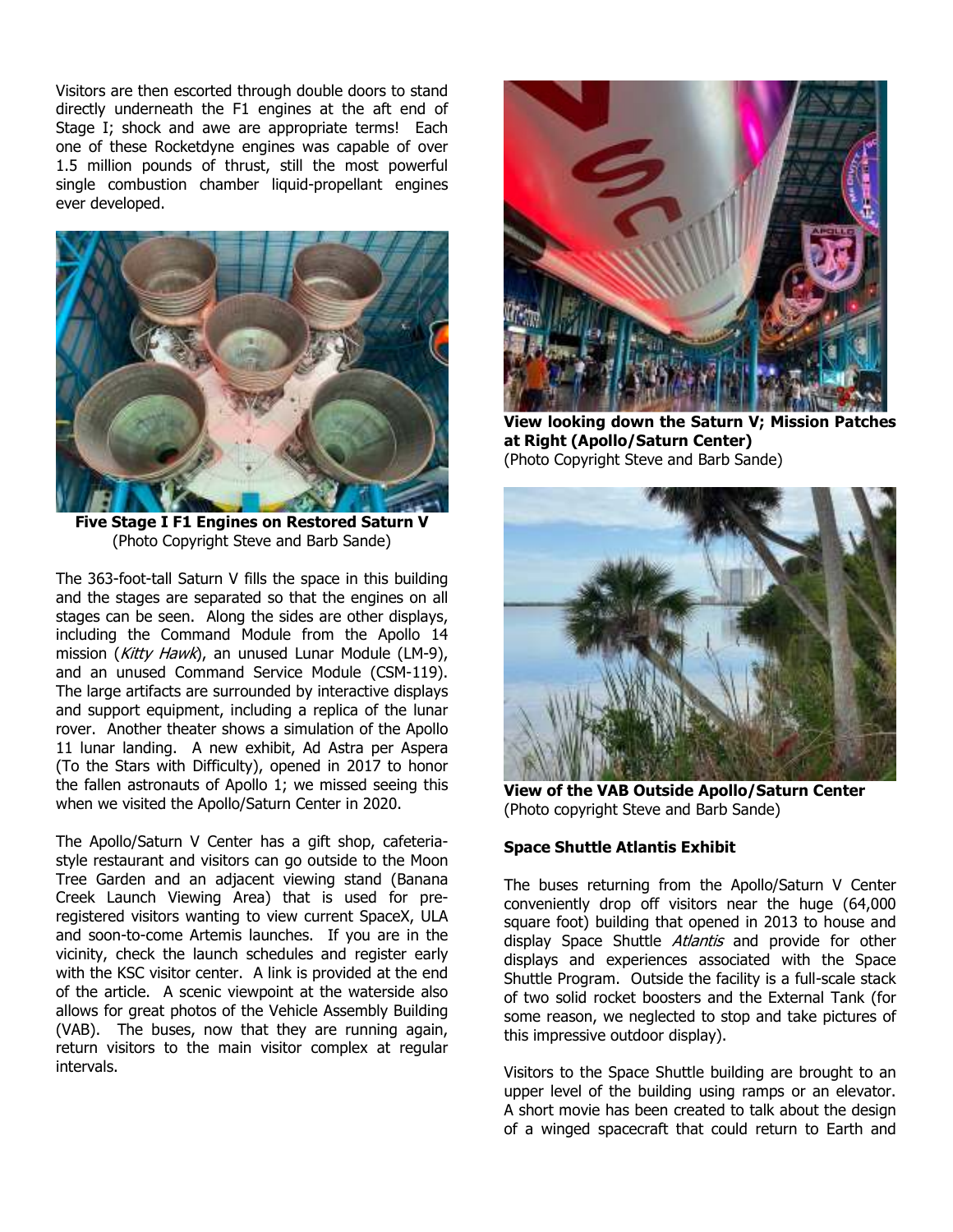land on a runway. This is followed by a surround-sound experience in a large adjacent room showing shuttle launches and operations (great sound!!). Finally, a screen opens to show the forward end of the actual Orbiter Vehicle Atlantis. Most visitors are extremely moved by this experience, seeing the teary eyes (including both of us) and hearing the gasps among the crowd. The orbiter vehicle (OV-104) is hung from the ceiling and displayed at an angle of 43.2 degrees; the payload bay doors are open and the Canadarm is extended, a sight that was only seen in space until the end of the program.



**Steve (at far left) is Moved by the Sight of Atlantis**  (Photo Copyright Steve and Barb Sande)

Nearby, there is a full-scale replica of the Hubble Space Telescope. Ramps going down in the building go past the three main engines of the orbiter and through various displays of support equipment, early shuttle concept designs (including one that was considered using a Titan vehicle) and displays about ISS operations. At the bottom, you can get a good look at the thermal protection system. The Space Shuttle Launch Experience, using simulators to simulate a shuttle launch, is now part of the overall Atlantis exhibit and is also located on the ground floor.



**Three RS-25 Space Shuttle Main Engines**  (Photo Copyright Steve and Barb Sande)

Another area on the ground floor of the building is the "Forever Remembered" hall, with personal mementos provided by the families of the fallen 14 Space Shuttle astronauts, along with recovered pieces of both Challenger and Columbia. Viewing these mementos and remembering both of those failures so vividly brought more tears to our eyes.



**Personal Memorabilia for Astronaut Rick Hubbard (Commander, Died on STS-107, February 1, 2003)**  (Photo Copyright Steve and Barb Sande)

**Summary**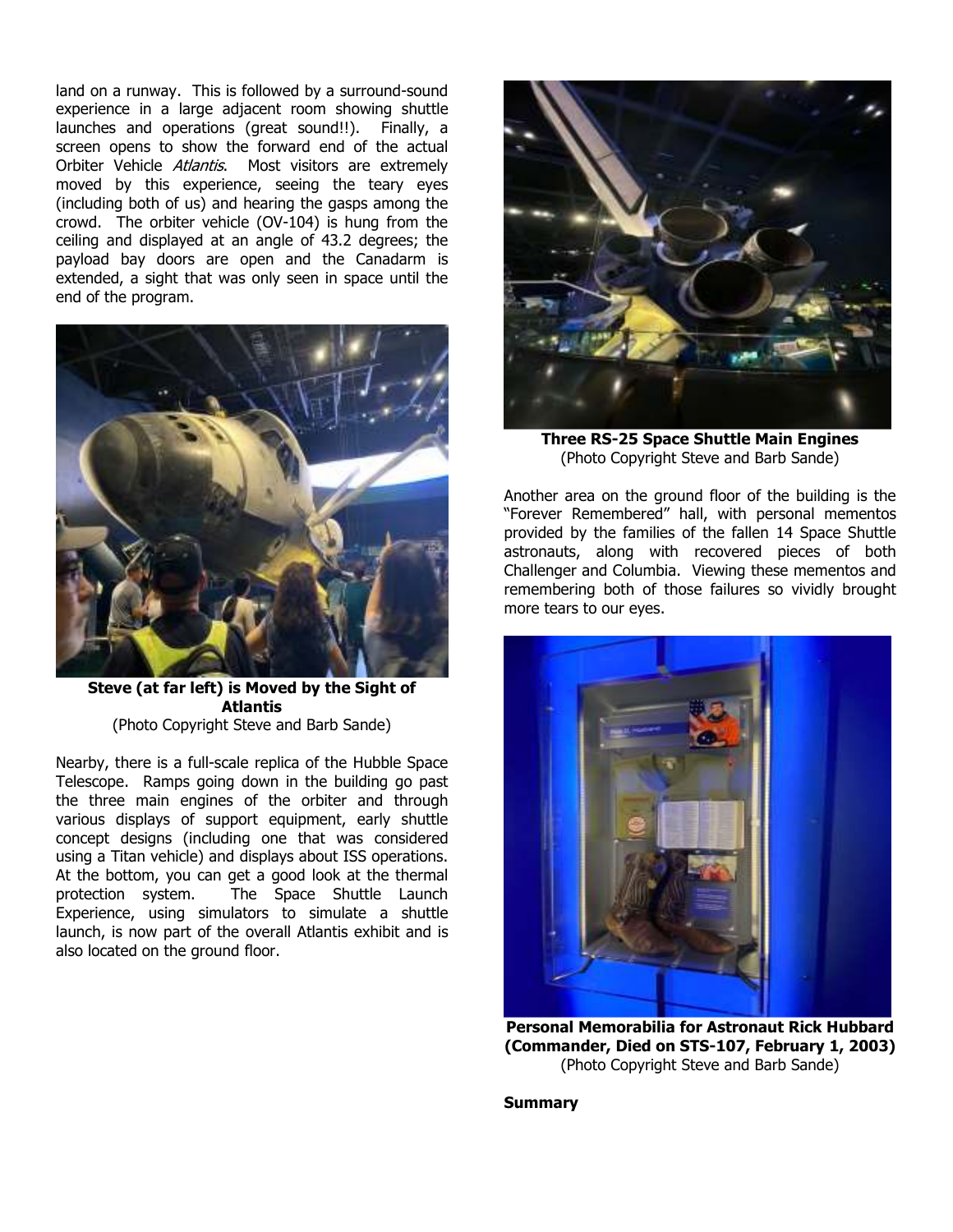The KSC Visitor Complex is a must-see, even for veterans of launch vehicle and satellite programs who spent a lot of time at KSC and CCAFS, because there are always new and interesting exhibits and experiences. In a state filled with tourist destinations, KSC still attracts nearly 2 million visitors a year. We enjoyed our visit very much in 2020; after walking around the exhibits and the Complex, we were also happy that the venerable and popular Dixie Crossroads restaurant in Titusville was a short drive away!



# **Delicious Broiled Rock Shrimp at the Dixie Crossroads, Titusville**

(Photo Copyright Steve and Barb Sande – yes, that is powdered sugar from the fritters on the table!)

### **Resources and Links**

#### **Kennedy Space Center Visitor Complex Main Website:**

https://www.kennedyspacecenter.com

### **Information and registration for upcoming launches:**

https://www.kennedyspacecenter.com/launches-andevents/events-calendar/see-a-rocket-launch

### **General Information about KSC Visitor Complex:**

https://en.wikipedia.org/wiki/Kennedy\_Space\_Center\_Vi sitor\_Complex

## **On This Date in History**

This section has space milestones retrieved from publicly available information for LM, ULA and heritage programs from 10 to 60 years ago (2011, 2001, 1991, 1981, 1971, 1961). Delta launches prior to the formation of ULA, unless it included an LM or heritage company payload or upper stage, are not listed. No classified programs are identified, even if the program is now considered unclassified, with the exception of the Discoverer program (Corona). The events reflect milestone activity in the quarter previous to the release of the MARS STAR -- where appropriate, key press releases are also included; significant milestones are in bold. The list is not intended to be all-inclusive due to historical record inaccuracies. Occasionally, a major space milestone not accomplished by any of our heritage programs will be included due to its historical significance.

## **Events in October (10 to 60 years ago)**

- 10/28/2011: Six Technology Demo/Research satellites launched by ULA Delta II 7920-10, SLC-2W, VAFB
- 10/05/2001: Classified USA-161 launched by LM Titan IVB (404), SLC-4E, VAFB
- 10/11/2001: Classified USA-152 launched by LM Atlas IIAS, LC-36B, CCAFS
- **10/24/2001: LM Mars Odyssey successfully achieves orbit at MARS (still operational as of 12/15/2021)**
- No events in 1991
- 10/13/1981: MM MGM-31A Pershing launched (two), Fort Bliss, Texas
- 10/21/1981: MM MGM-31A Pershing launched (two), Fort Bliss, Texas
- 10/31/1981: Classified launch, MM Titan III (23C), LC-40, CCAFS
- 10/17/1971: ASTEX launched by Thorad SLV-2G/Lockheed Agena-D, SLC-1W, VAFB
- 10/21/1971: RCA ITOS-B launched by Delta N6, SLC-2E, VAFB**; LAUNCH FAILURE**
- 10/23/1971: Classified launch, MM Titan III(24B), SLC-4W, VAFB
- 10/02/1961: GD SM-65E Atlas launched, LC-11, CCAFS
- 10/04/1961: Lockheed UGM-27 Polaris A2 launched, USNS Observation Island, ETR
- 10/05/1961: GD SM-65E Atlas launched, LC-13, CCAFS
- 10/07/1961: MM HGM-25A Titan I launched, LC-19, **CCAFS**
- 10/10/1961: MM MGM-31 Pershing I launched, LC-30A, CCAFS
- 10/13/1961: Discoverer 32 launched, Thor DM-21/Lockheed Agena-B, LC-75-3-4, VAFB
- 10/16/1961: Lockheed UGM-27 Polaris A1 launched, USS Ethan Allen, ETR
- 10/21/1961: Experiments launched by GD Atlas LV-3A/Lockheed Agena-B, LC-1-2, Point Arguello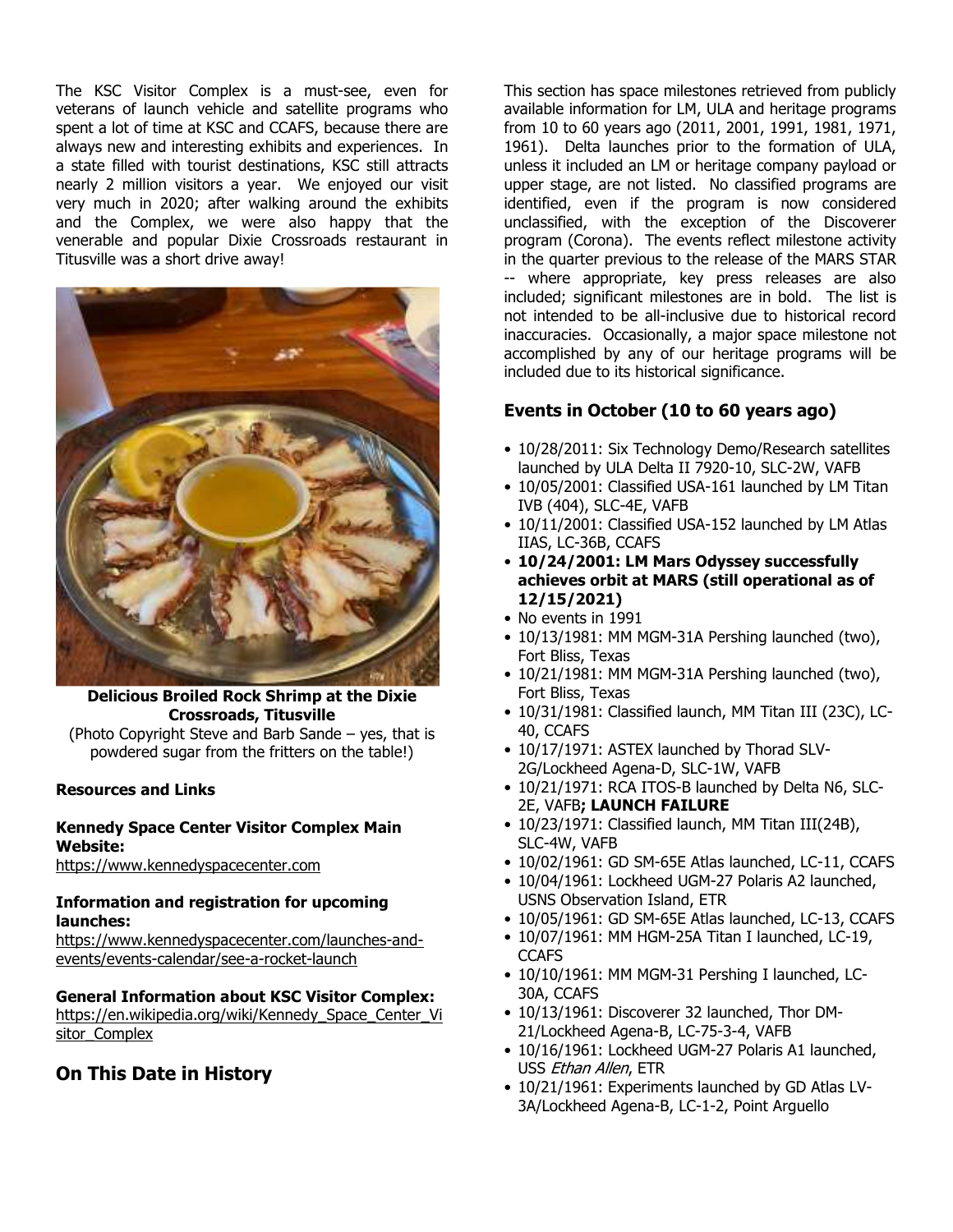- 10/23/1961: Lockheed UGM-27 Polaris A2 launched, USS Ethan Allen, ETR
- 10/23/1961: Discoverer 33 launched, Thor DM-21/Lockheed Agena-B, LC-75-3-5, VAFB; **LAUNCH FAILURE**
- 10/24/1961: MM HGM-25A Titan I launched, LC-20, **CCAFS**

# **Events in November (10 to 60 years ago)**

- **11/26/2011: Mars Science Laboratory Curiosity launched by Atlas V 541, LC-41, CCAFS; maiden flight of Atlas V 541, largest rover to Mars at that time**
- No events in 2001
- 11/04/1991: Lockheed UGM-133 Trident D-5 launched, USS Kentucky, ETR
- 11/08/1991: Four classified payloads launched (USA-72, 74, 76, 77), MM Titan IVA-403A, SLC-4E, VAFB
- 11/11/1991: Lockheed UGM-133 Trident D-5 (four) launched, USS Pennsylvania, ETR
- 11/24/1991: STS-44 (Atlantis) launched, LC-39A, KSC; 6-person crew, DoD mission (DSP-16)
- 11/28/1991: Lockheed DSMP-11 launched by GD Atlas-E, SLC-3W, VAFB
- **11/12/1981: STS-2 (Columbia) launched, LC-39A, CCAFS; 2-person crew, technology demo satellites; second shuttle launch**
- 11/15/1981: Lockheed UGM-96 Trident I C4 launched, USS Benjamin Franklin, ETR; **LAUNCH FAILURE**
- 11/20/1981: RCA Satcom 3R launched by Delta 3910/PAM-D, LC-17A, CCAFS
- 11/03/1971: DCSC II A1/A2 launched by MM Titan III(23C), LC-40, CCAFS
- 11/02/1961: MM MGM-31 Pershing I launched, LC-30A, CCAFS
- 11/03/1961: Lockheed UGM-27 Polaris A1 launched (3), USS Ethan Allen, ETR
- 11/05/1961: Discoverer 34 launched, Thor DM-21/Lockheed Agena-B, LC-75-1-1, VAFB; **LAUNCH FAILURE**
- 11/08/1961: Lockheed UGM-27 Polaris A2 launched, USS Ethan Allen, ETR
- 11/09/1961: Lockheed UGM-27 Polaris A2 launched, LC-29A, CCAFS
- 11/10/1961: GD SM-65E Atlas launched, LC-13, CCAFS; **LAUNCH FAILURE**
- 11/15/1961: Discoverer 35 launched, Thor DM-21/Lockheed Agena-B, LC-75-3-4, VAFB
- 11/15/1961: MM MGM-31 Pershing I launched, LC-30A, CCAFS
- 11/18/1961: Ranger 2 (lunar test flight) launched by GD Atlas LV-3A/Lockheed Agena-B, LC-12, CCAFS; **LAUNCH FAILURE**
- 11/22/1961: MM HGM-25A Titan I launched, LC-20, **CCAFS**
- 11/22/1961: Samos 4 launched by GD Atlas LV-3A/Lockheed Agena-B, LC-1-1, Point Arguello; **LAUNCH FAILURE**
- 11/29/1961: GD SM-65F Atlas launched, LC-11, CCAFS
- **11/29/1961: Mercury-Atlas 5 launched by GD Atlas LV-3B, LC-14, CCAFS; Carried Enos the Chimp**
- 11/29/1961: GD SM-65D Atlas launched, LC-576B-2, VAFB
- 11/29/1961: MM HGM-25A launched, LC-19, CCAFS

# **Events in December (10 to 60 years ago)**

- No events in 2011
- 12/05/2001: STS-108 (Endeavour) launched, LC-39B, KSC; seven-person crew, Raffaello MPLM logistics module, ISS Assembly
- 12/07/1991: Eutelsat 2F3 launched by GD Atlas II, LC-36B, CCAFS
- 12/15/1981: Intelsat V F-3 launched by GD Atlas SLV-3D/Centaur-D1AR, LC-36A, CCAFS
- 12/04/1971: Classified launched by GD Atlas SLV-3A/Lockheed Agena-D, LC-13, CCAFS; **LAUNCH FAILURE**
- 12/14/1971: Classified payloads (4) launched by Thorad SLC-2G/Lockheed Agena-D, SLC-1W, VAFB
- 12/20/1971: Intelsat IV F-3 launched by GD Atlas SLV-3C/Centaur-D, LC-36A, CCAFS
- 12/01/1961: GD SM-65E Atlas launched, LC-13, CCAFS
- 12/01/1961: MM MGM-31 Pershing 1 launched, LC-30A, CCAFS
- 12/06/1961: Lockheed UGM-27 Polaris A1 launched, LC-25A, CCAFS
- 12/07/1961: GD SM-65D Atlas launched, LC-576B-3, VAFB
- 12/12/1961: GD SM-65D Atlas launched, LC-11, CCAFS; **LAUNCH FAILURE**
- 12/12/1961: Discoverer 36 launched by Thor DM-21/Lockheed Agena-B, LC-65-3-4, VAFB; also launched OSCAR-1, first amateur-built satellite
- 12/13/1961: MM HGM-25A Titan I launched, LC-20, **CCAFS**
- 12/15/1961: MM HGM-25A Titan I launched, LC-19, **CCAFS**
- 12/20/1961: GD SM-65E Atlas launched, LC-13, CCAFS; Cosmic ray research
- 12/21/1961: GD SM-65F Atlas launched, LC-11, CCAFS; **LAUNCH FAILURE**
- 12/22/1961: Samos 5 launched by GD Atlas LV-3A Lockheed Agena-B, LC-1-2, Point Arguello; **LAUNCH FAILURE**
- 12/28/1961: MM MGM-31 Pershing I launched, LC-30A, CCAFS

Reference websites: